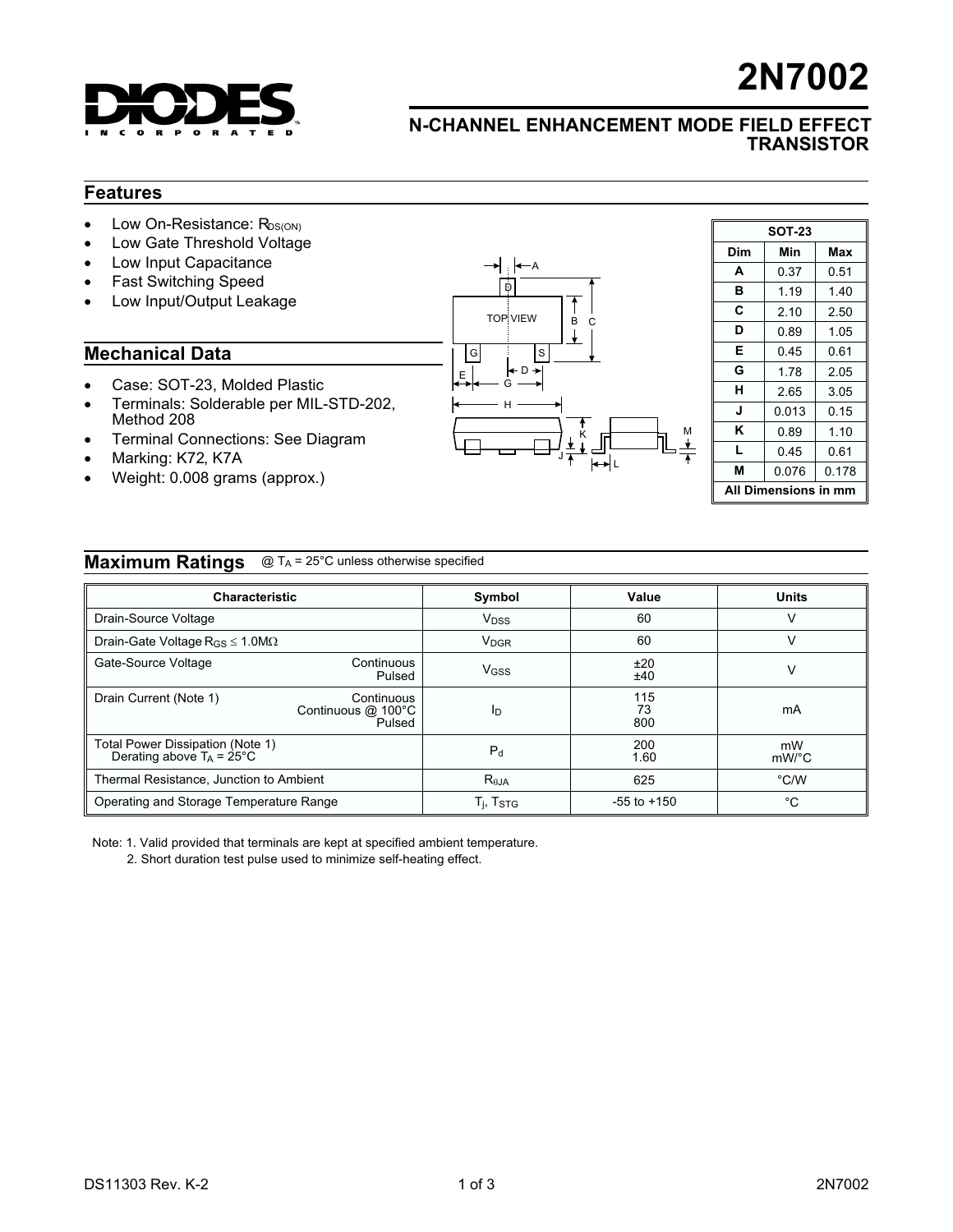## Electrical Characteristics  $@{\top_A} = 25^\circ$ C unless otherwise specified

| <b>Characteristic</b>               |                                                      | Symbol                  | <b>Min</b>               | Typ        | Max         | <b>Unit</b> | <b>Test Condition</b>                                         |  |
|-------------------------------------|------------------------------------------------------|-------------------------|--------------------------|------------|-------------|-------------|---------------------------------------------------------------|--|
| <b>OFF CHARACTERISTICS (Note 2)</b> |                                                      |                         |                          |            |             |             |                                                               |  |
| Drain-Source Breakdown Voltage      |                                                      | <b>BV<sub>DSS</sub></b> | 60                       | 70         |             | $\vee$      | $V_{GS} = 0V$ , $I_D = 10 \mu A$                              |  |
| Zero Gate Voltage Drain Current     | @ T <sub>C</sub> = 25 °C<br>@ T <sub>C</sub> = 125°C | <b>I</b> <sub>DSS</sub> |                          |            | 1.0<br>500  | μA          | $V_{DS} = 60V$ , $V_{GS} = 0V$                                |  |
| Gate-Body Leakage                   |                                                      | <b>I</b> GSS            |                          |            | ±10         | nA          | $V_{GS} = \pm 20V$ , $V_{DS} = 0V$                            |  |
| <b>ON CHARACTERISTICS (Note 2)</b>  |                                                      |                         |                          |            |             |             |                                                               |  |
| Gate Threshold Voltage              |                                                      | $V_{GS(th)}$            | 1.0                      |            | 2.5         | V           | $V_{DS} = V_{GS}$ , $I_D = -250 \mu A$                        |  |
| Static Drain-Source On-Resistance   | @ $T_i = 25^{\circ}C$<br>@ T <sub>i</sub> = 125°C    | $R_{DS(ON)}$            | $\overline{\phantom{0}}$ | 3.2<br>4.4 | 7.5<br>13.5 | $\Omega$    | $V_{GS}$ = 5.0V, $I_D$ = 0.05A                                |  |
|                                     |                                                      |                         |                          |            |             |             | $V_{GS}$ = 10V, $I_D$ = 0.5A                                  |  |
| On-State Drain Current              |                                                      | $I_{D(ON)}$             | 0.5                      | 1.0        |             | A           | $V_{GS}$ = 10V, $V_{DS}$ = 7.5V                               |  |
| <b>Forward Transconductance</b>     |                                                      | <b>g<sub>FS</sub></b>   | 80                       |            |             | mS          | $V_{DS} = 10V$ , $I_D = 0.2A$                                 |  |
| <b>DYNAMIC CHARACTERISTICS</b>      |                                                      |                         |                          |            |             |             |                                                               |  |
| Input Capacitance                   |                                                      | $C_{iss}$               |                          | 22         | 50          | рF          | $V_{DS}$ = 25V, $V_{GS}$ = 0V<br>$f = 1.0$ MHz                |  |
| <b>Output Capacitance</b>           |                                                      | C <sub>oss</sub>        |                          | 11         | 25          | pF          |                                                               |  |
| Reverse Transfer Capacitance        |                                                      | C <sub>rss</sub>        |                          | 2.0        | 5.0         | pF          |                                                               |  |
| <b>SWITCHING CHARACTERISTICS</b>    |                                                      |                         |                          |            |             |             |                                                               |  |
| Turn-On Delay Time                  |                                                      | $t_{D(ON)}$             |                          | 7.0        | 20          | ns          | $V_{DD}$ = 30V, $I_D$ = 0.2A,                                 |  |
| Turn-Off Delay Time                 |                                                      | $t_{D(OFF)}$            |                          | 11         | 20          | ns          | $R_L = 150\Omega$ , $V_{GEN} = 10V$ ,<br>$R_{GEN} = 25\Omega$ |  |

Note: 1. Valid provided that terminals are kept at specified ambient temperature.

2. Short duration test pulse used to minimize self-heating effect.